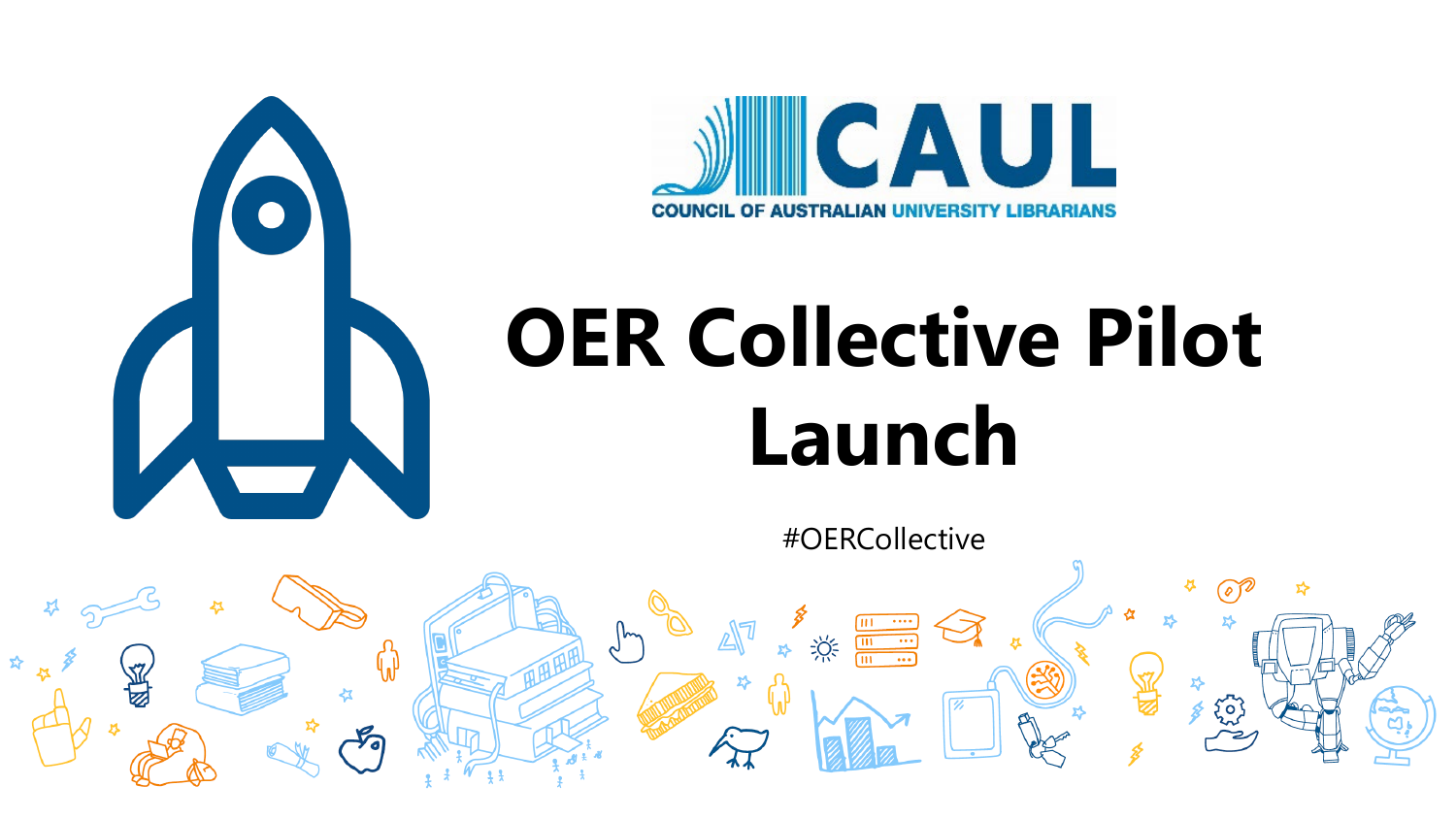### **Acknowledgement of Country**

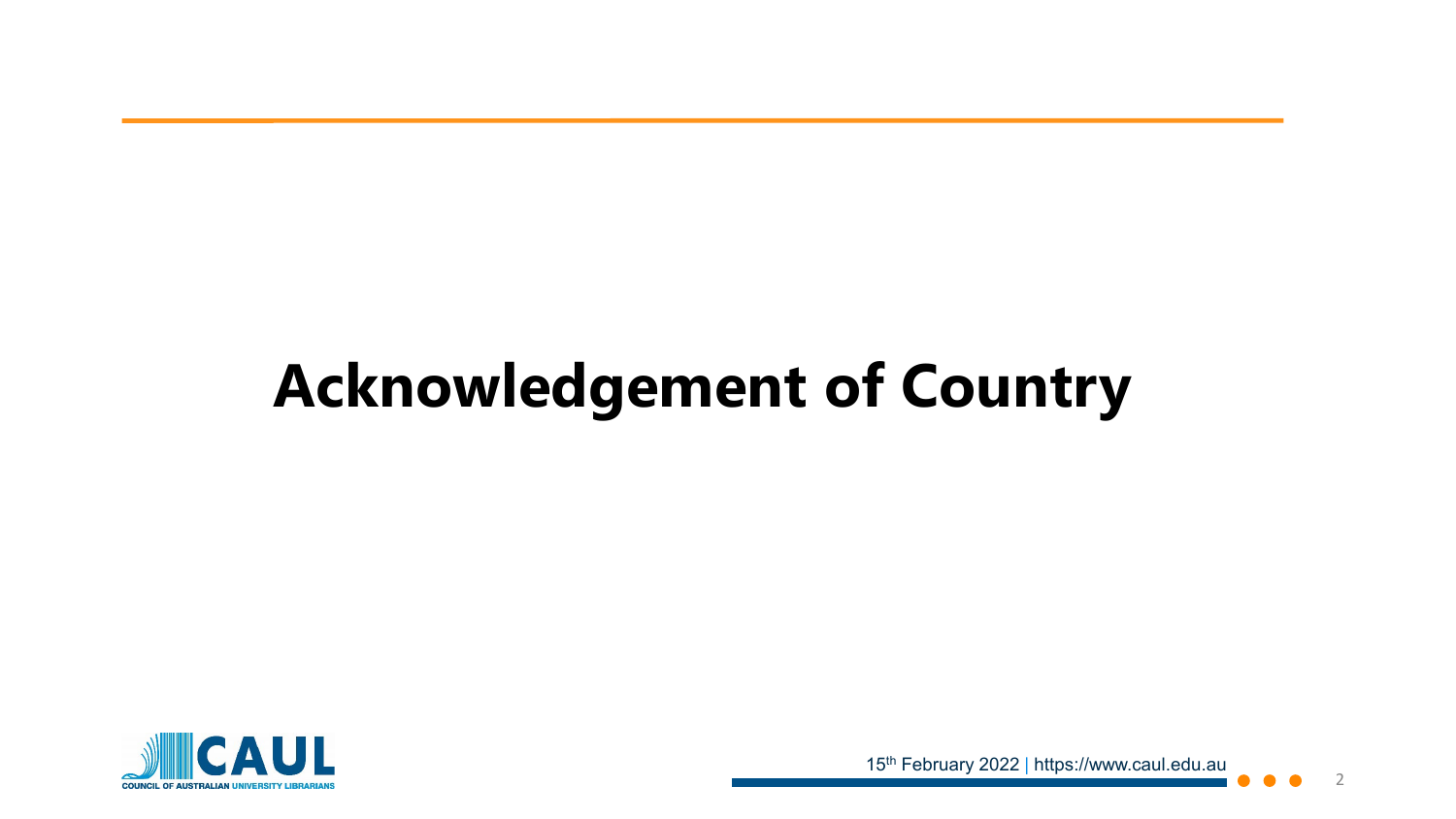- We will be recording this session and making it available after the event.
- We'll be using sli.do [\(https://www.sli.do/](https://www.sli.do/)) during the presentation today to give you the opportunity to share thoughts.



- Please use the Q&A function to pose questions in sli.do, we have a section dedicated to answering these today.
- If you are tweeting, please use the hashtag #OERCollective.

**Fiona Salisbury | Program Director, Enabling a Modern Curriculum |** Director, Library Services, Western Sydney University @fisalisbury

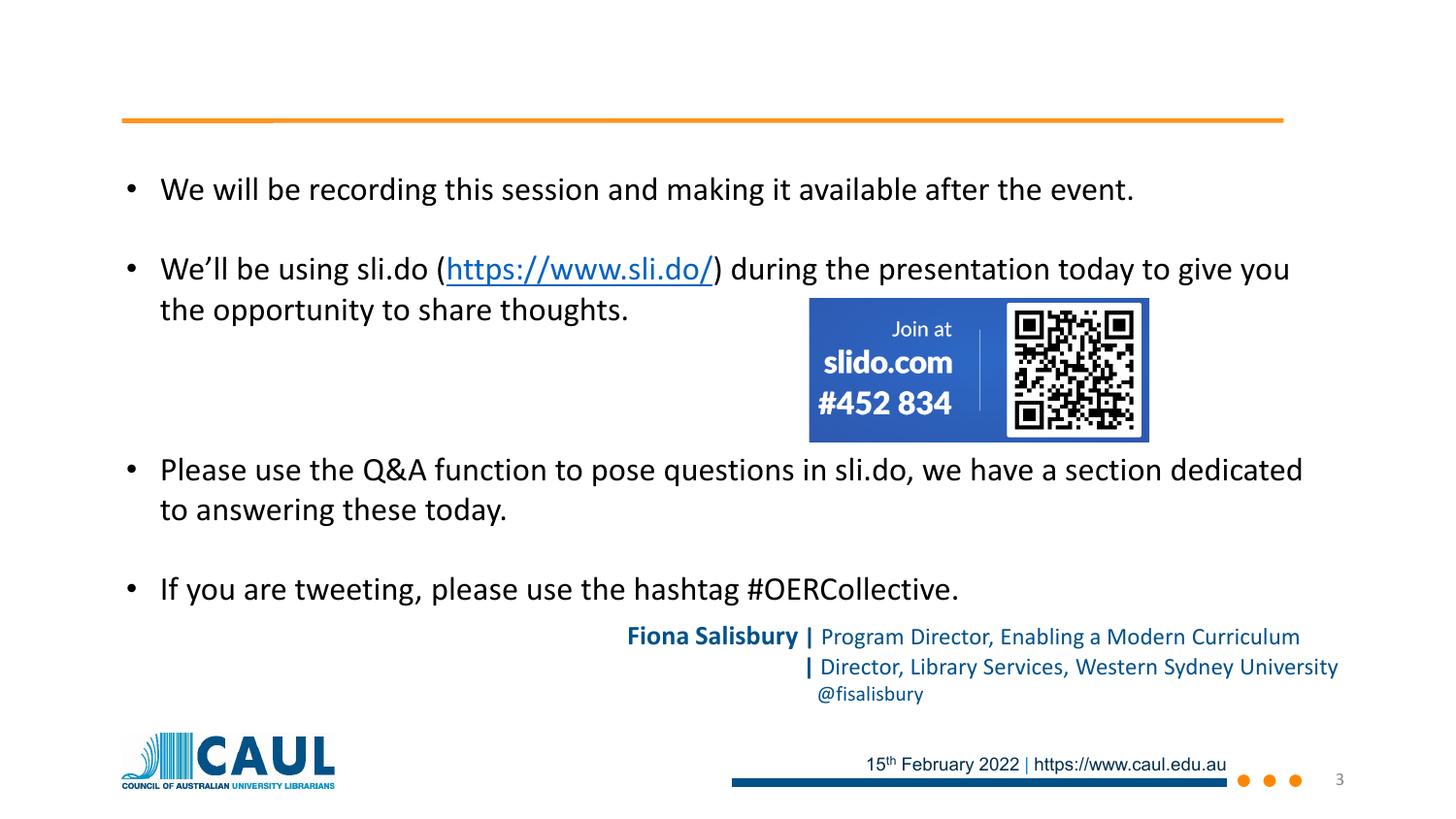### **CAUL OER Collective Pilot Project**

#### **Objectives:**

- 1. Build infrastructure, capacity and achieve tangible outcomes to move the OER agenda forward at a national level.
- 2. Allow member institutions to publish their own textbooks (anticipated to be up to two per year) in disciplines of their choosing.
- 3. Facilitate collaborative authoring and publishing of open textbooks in targeted priority disciplines, with a preference for the inclusion of local and/or indigenous content.

#### **The Collective will:**

- Support member institutions at various stages of development in terms of open textbook adoption, adaptation and creation.
- Draw on the strength of networks within the CAUL membership to encourage crossinstitutional collaboration on open textbooks and facilitate knowledge sharing.

**Fiona Salisbury |** Program Director, Enabling a Modern Curriculum **|** Director, Library Services, Western Sydney University @fisalisbury



15th February 2022 | https://www.caul.edu.au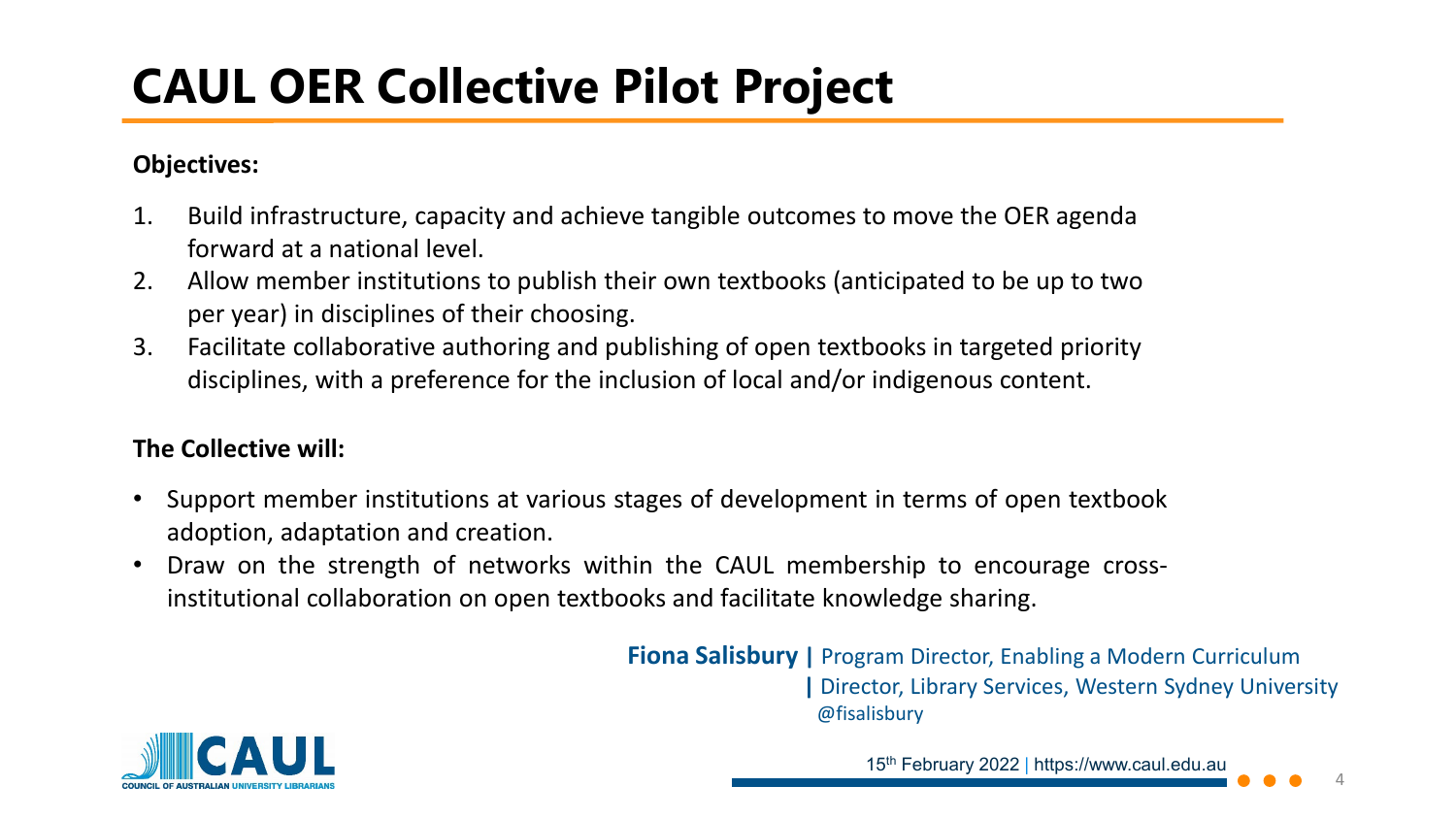### **OER Collective Pilot Project Team**



- Cintamani Brown, SCU
- Chloe Czerwiec, UWA
- Kate Davis, CAUL
- Anna Du Chesne, UNE
- Sam Elkington-Dent, USC (2021)
- Richard Levy, UniSA
- Jane Norton, CSU
- Craig Patterson, Deakin
- Tahnee Pearse, USQ
- Frank Ponte, RMIT
- Samara Rowling
- Jaime Royals, Adelaide Uni
- Ashley Sutherland, Uni Melb
- Fiona Tyson, Uni Canterbury
- Cicy Zheng, CAUL



15<sup>th</sup> February 2022 | https://www.caul.edu.au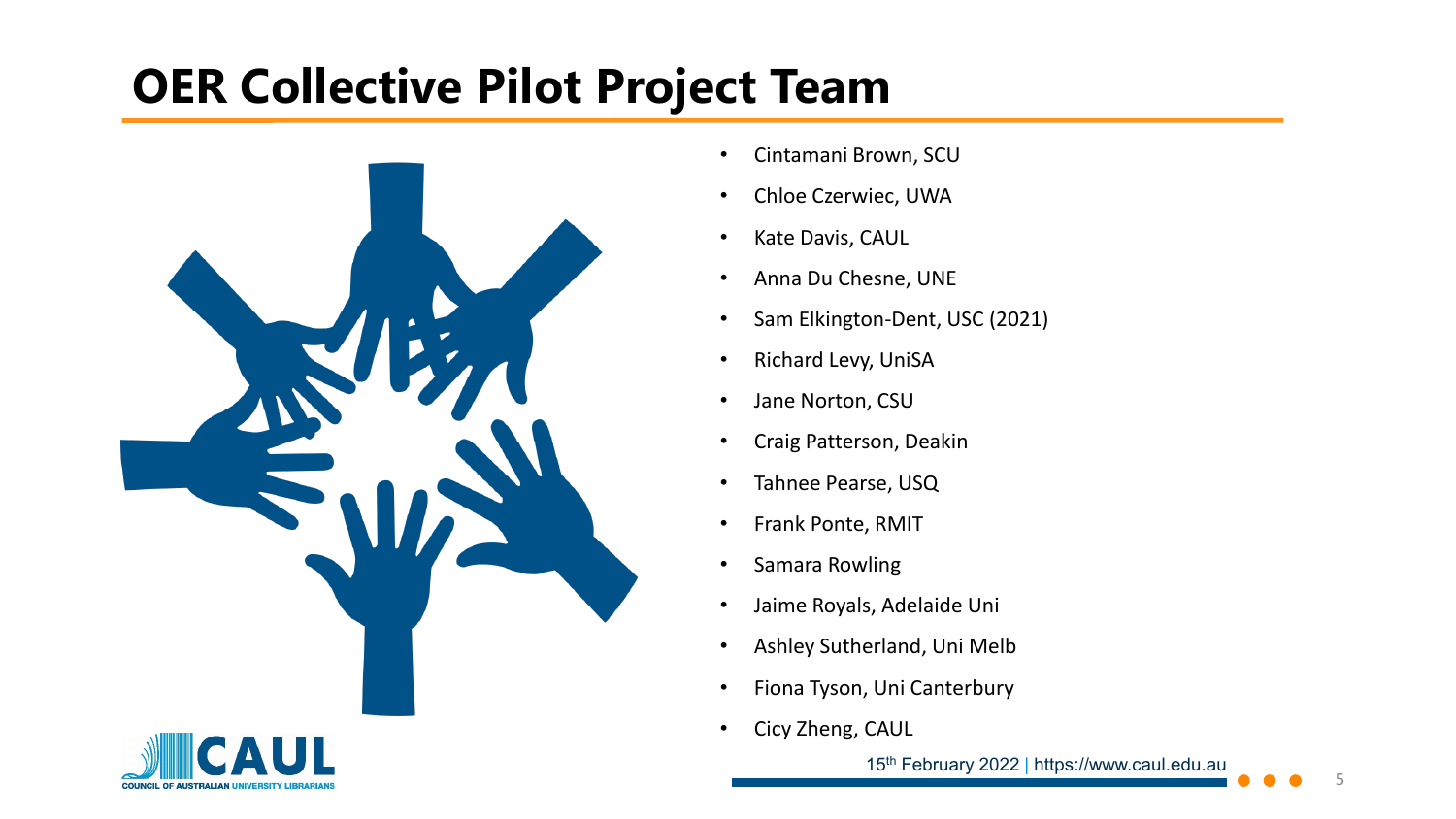#### **Participate**



### *Where is your institution currently at with the adoption, adaptation or creation of open textbooks?*

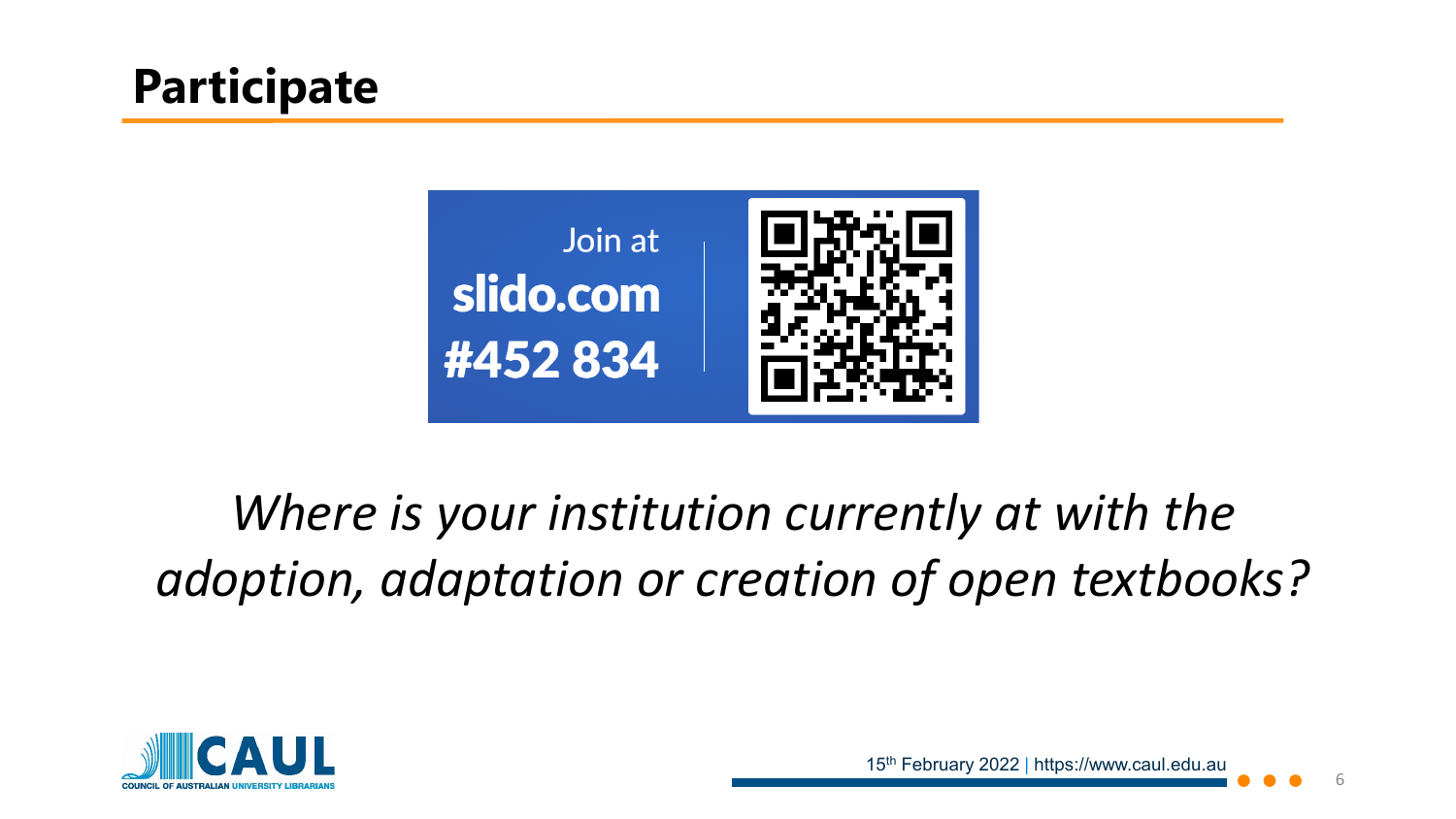### **OER Collective Update**

- Participating Institutions
- OER Collective Pilot Project Model
	- Participation Tiers
	- Pilot Phases
- The Foundations
	- Community
	- Capacity Building
	- Publishing Platform
	- Grants Program
- Questions

**Tahnee Pearse |** Project Lead, CAUL OER Collective Pilot Project

**|** Associate Director (Content), University of Southern Queensland @TahneePearse



15th February 2022 | https://www.caul.edu.au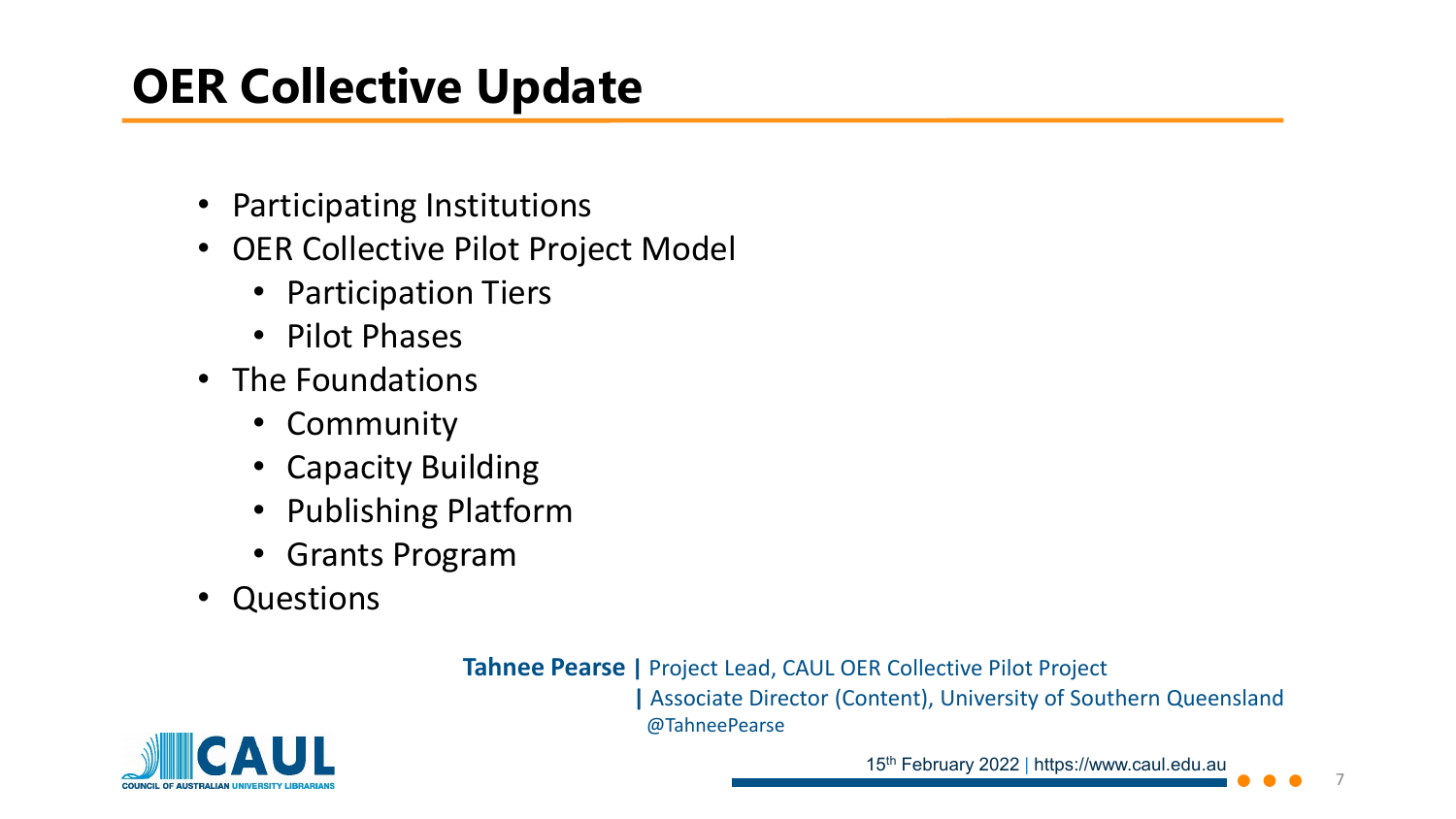### **Participating Institutions**

Australian Catholic University Bond University Charles Darwin University Charles Sturt University Curtin University Deakin University Federation University Flinders University Griffith University James Cook University La Trobe University Monash University Queensland University of Technology RMIT University Southern Cross University

Swinburne University of Technology The University of Notre Dame Australia University of Adelaide University of Canterbury University of Melbourne University of New England University of Newcastle University of Otago University of South Australia University of Southern Queensland University of Sydney University of the Sunshine Coast University of Western Australia Victoria University of Wellington Western Sydney University

*Where is your institution currently at with the adoption, adaptation or creation of open textbooks?* 

> Join at slido.com #452834



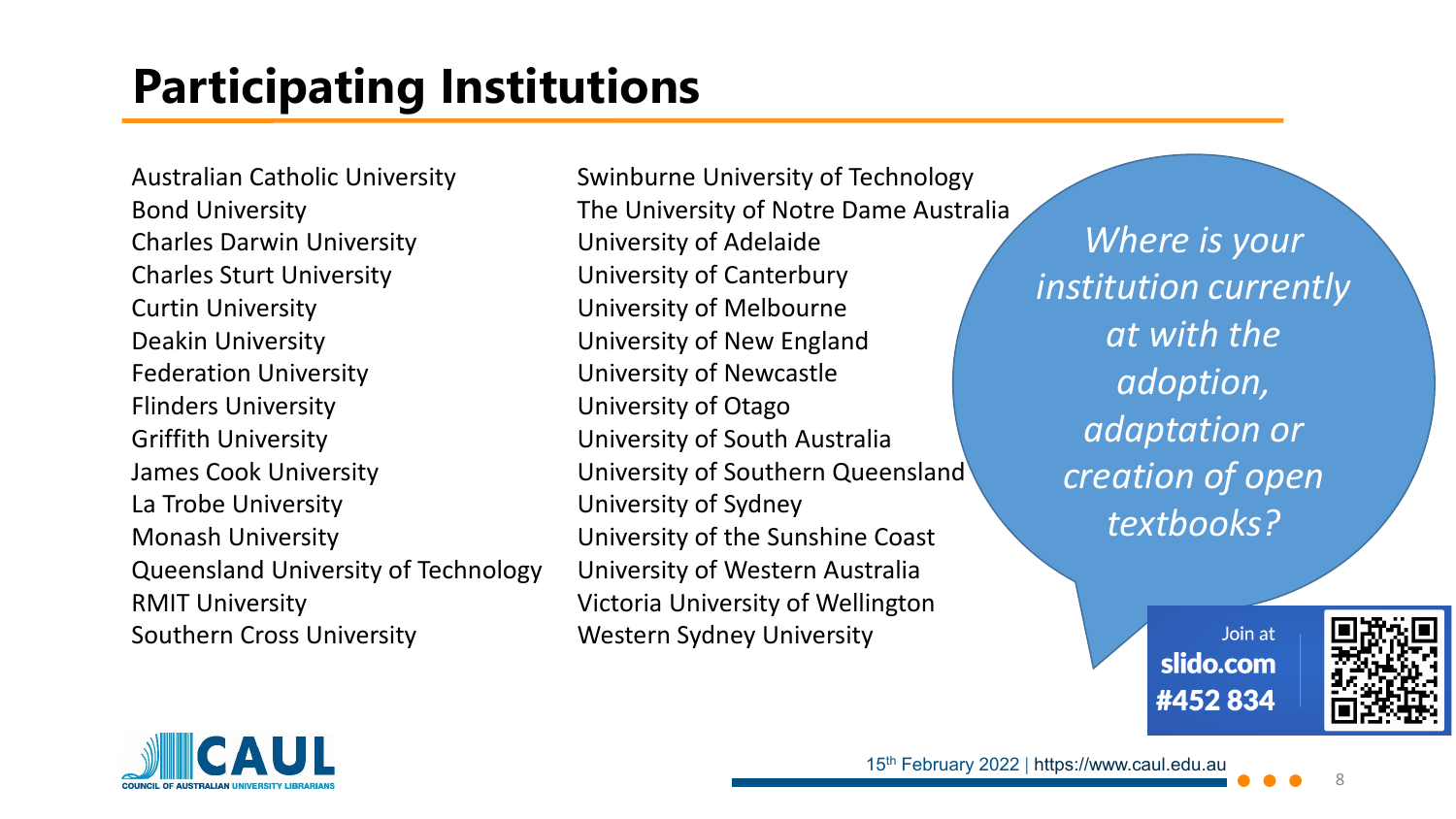#### **OER Collective Model**

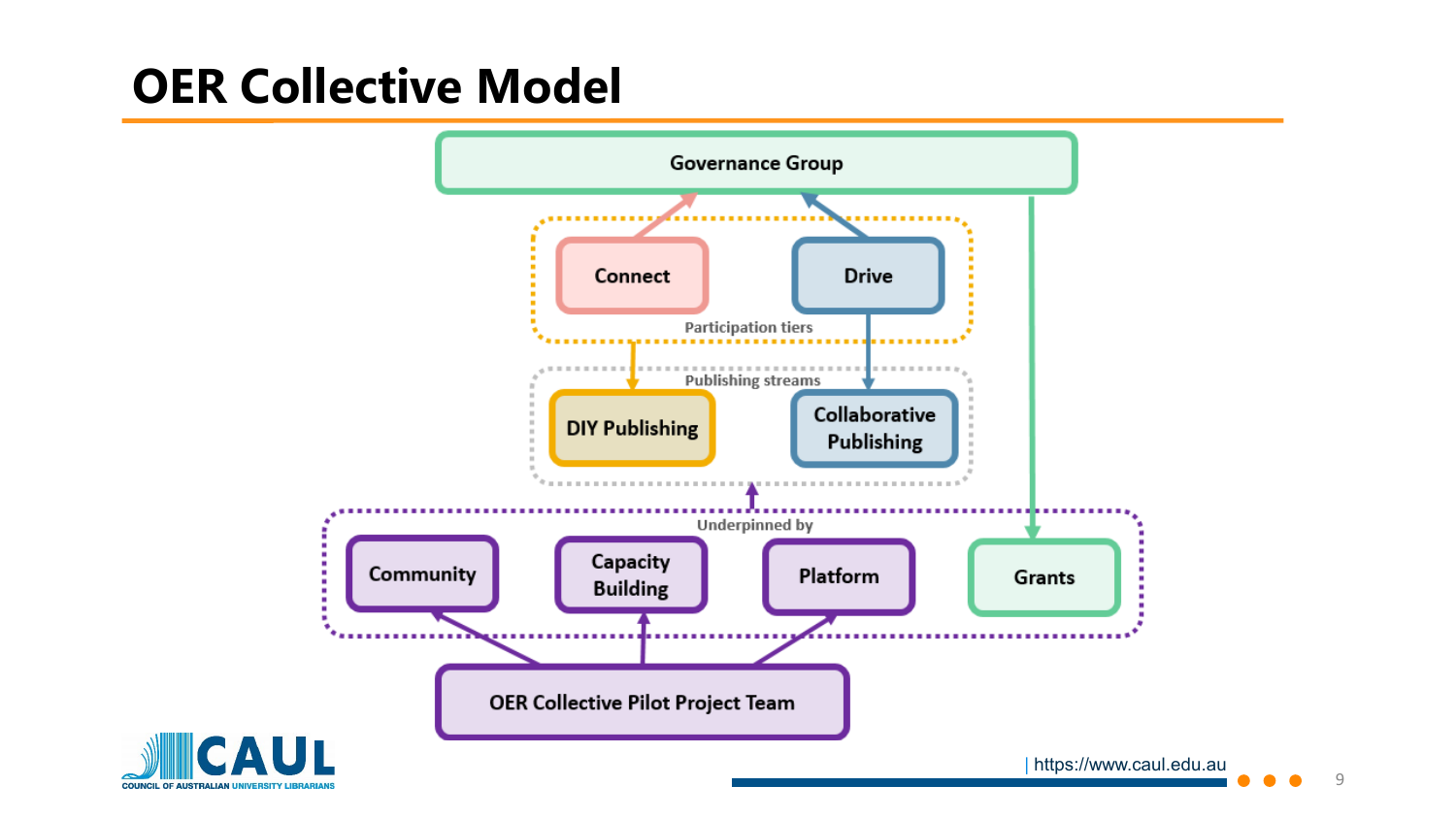#### **Participation Tiers**

#### **Connect**

For CAUL Member institutions who

- want to try out creating and publishing open textbooks without investing in an institutional platform or developing local processes and documentation.
- want to grow the institution's ٠ capacity through participation in communities of practice.
- want to contribute to shaping  $\bullet$ and managing the Collective.

#### **Drive**

#### For CAUL Member institutions who

- $\cdot$  are either:
	- already working in the OER space but want to explore models for collaborative authoring and publishing; or
	- wanting to try out creating and publishing open textbooks without investing in an institutional platform or developing local processes and documentation; or
	- new to OERs and want to start out with collaboration rather than independent publishing.
- want to grow the institution's capacity through participation in communities of practice.
- want to contribute to shaping and managing the Collective.
- are committed to progressing a national approach to collaborative open textbook publishing.

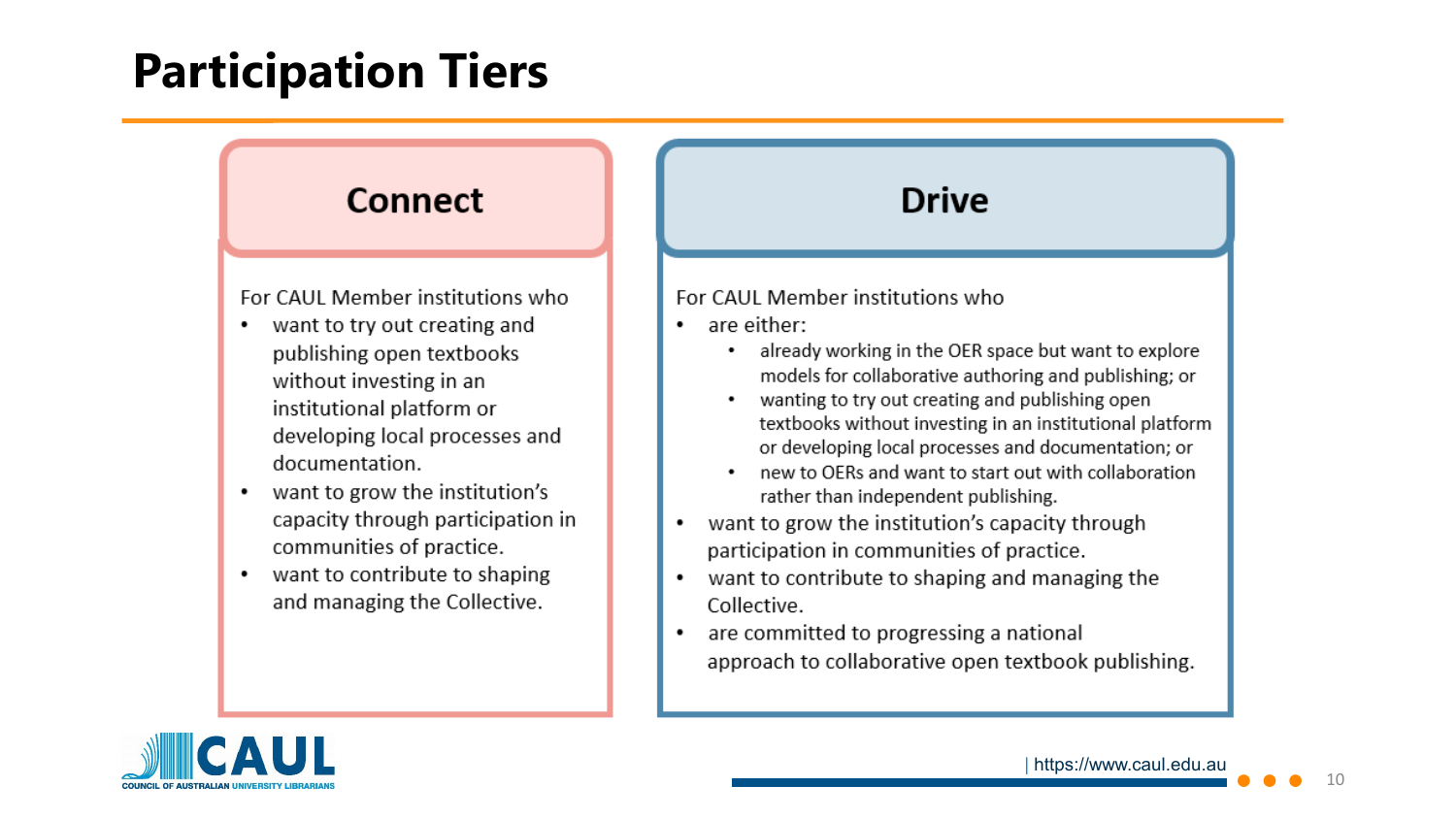#### **Pilot Phases**





| https://www.caul.edu.au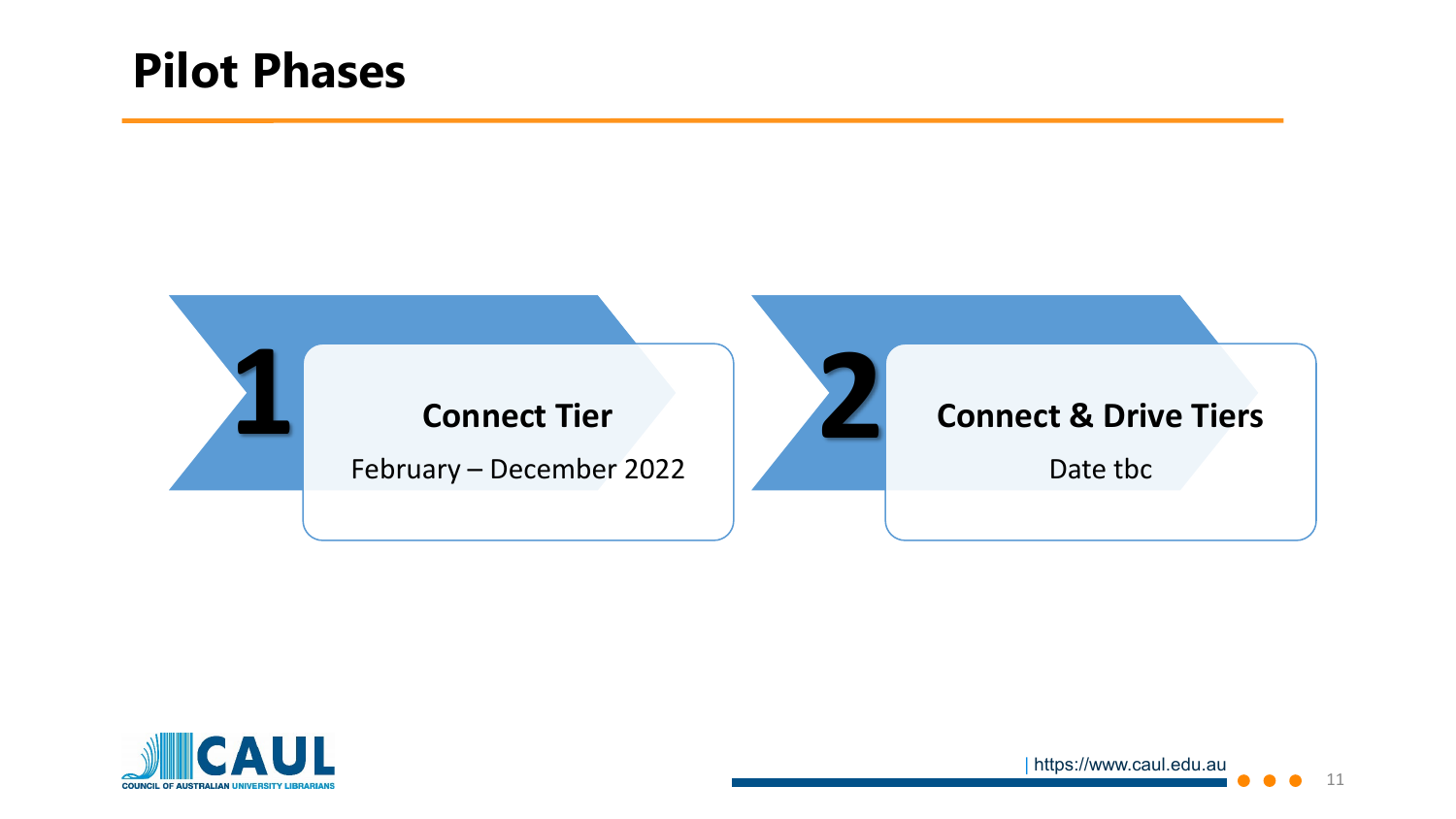#### **OER Collective Model**

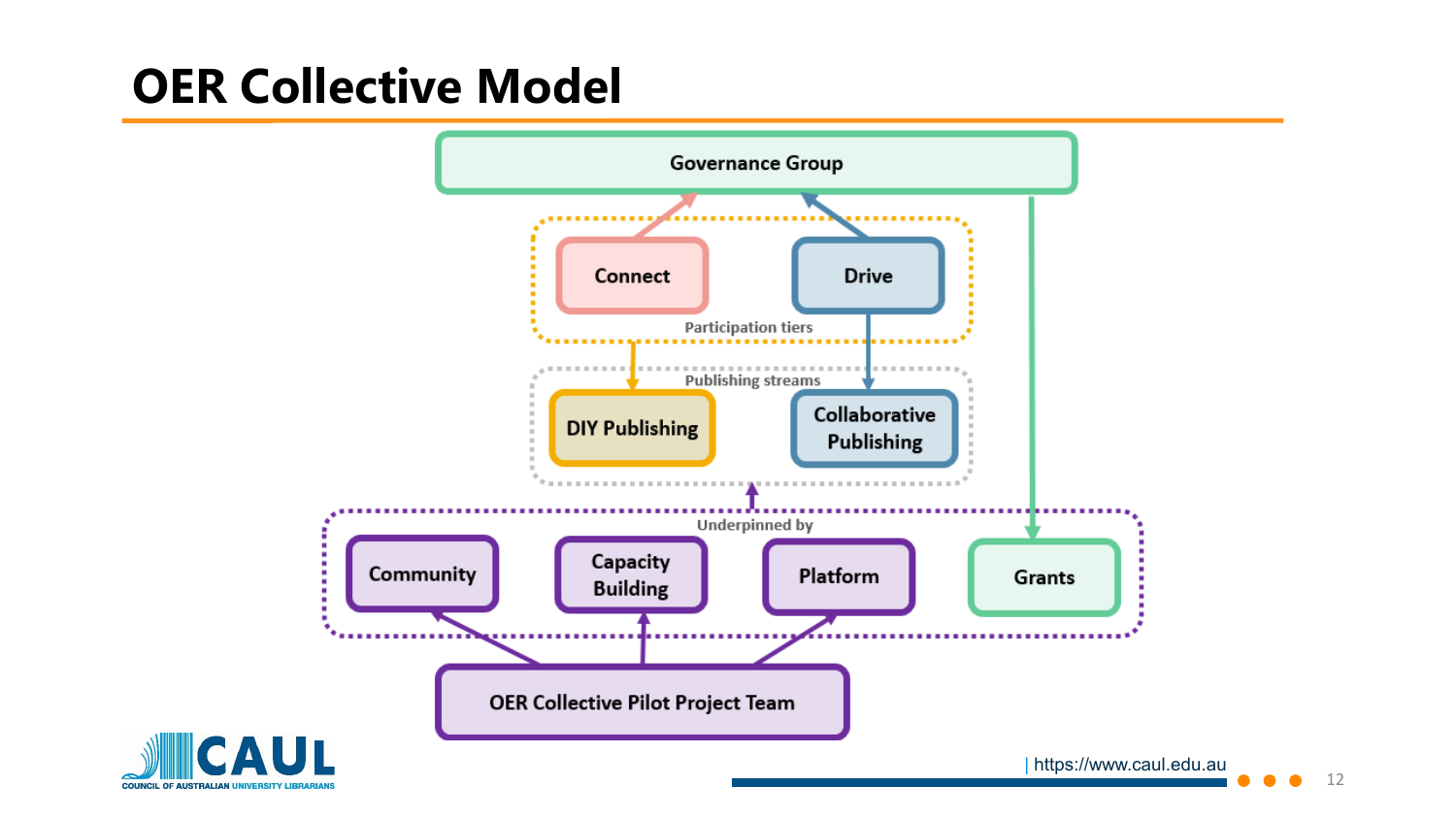#### **OER Collective Foundations**



- Community
- Capacity Building
- Publishing Platform
- Grants Program

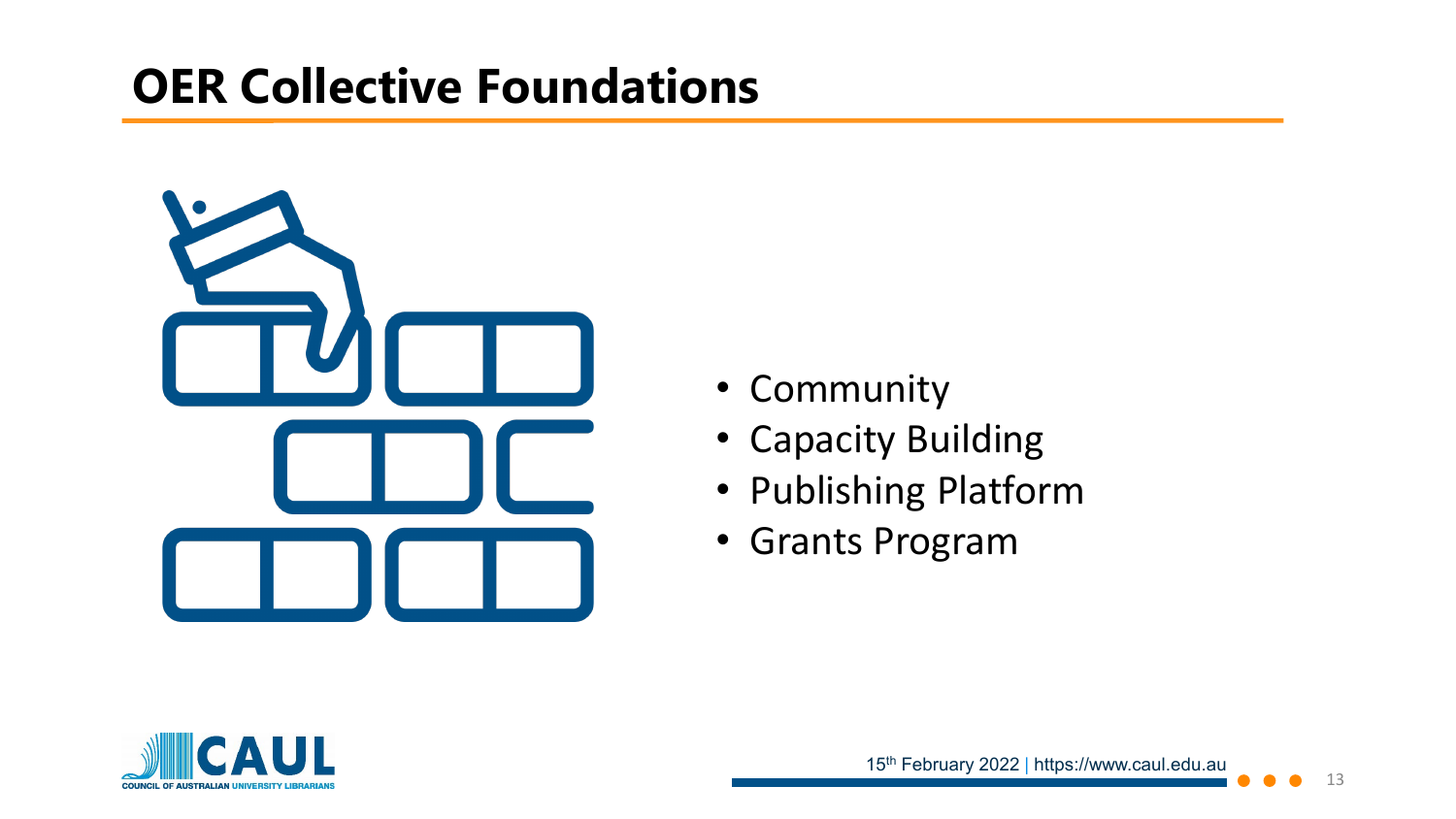### **Community**

- Community Day (31/3/2022)
- Communities of Practice
	- **E** Library Staff
	- Academic Authors



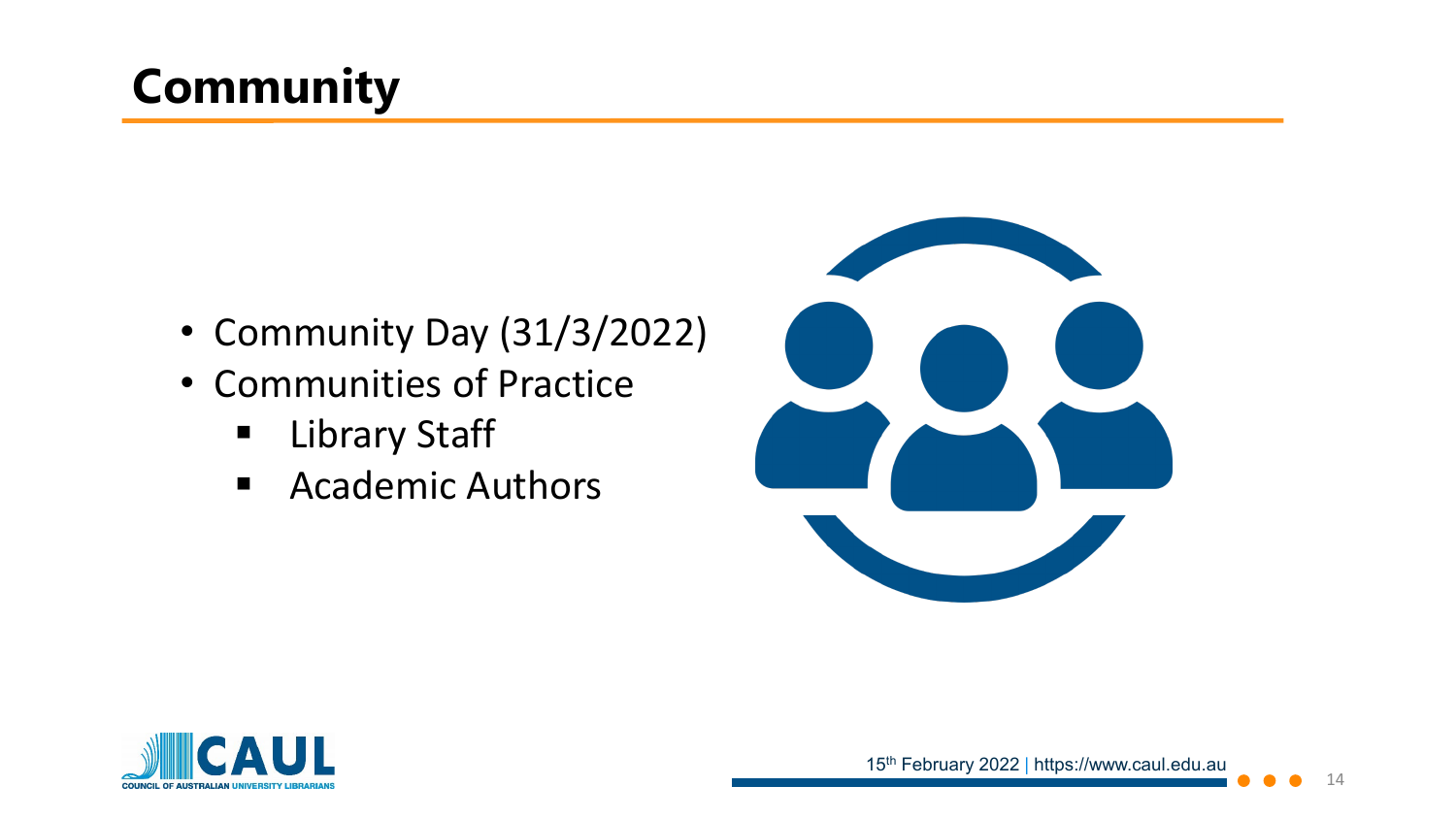### **Communities of Practice**

#### **Library Staff Community of Practice**

• Two members of staff from each participating library.

#### **Academic Authors Community of Practice**

- Any authors that are contributing to a book on the Collective platform can participate.
- One Library Staff CoP member from each participating institution will also participate.

|               | Theme                          | Academic Authors CoP Library Staff CoP |            |
|---------------|--------------------------------|----------------------------------------|------------|
| <b>Themes</b> | 1. Onboarding                  | 31/03/2022                             | 31/03/2022 |
|               | 2. Getting Started             | 12/04/2022                             | 10/05/2022 |
|               | 3. Copyright and Licensing     | 24/05/2022                             | 21/06/2022 |
|               | 4. Accessibility and Inclusion | 5/07/2022                              | 9/08/2022  |
|               | 5. Doing the Work              | 23/08/2022                             | 27/09/2022 |
|               | 6. Quality Assurance           | 11/10/2022                             | 8/11/2022  |
|               | 7. Celebrating our Progress    | 7/12/2022                              | 7/12/2022  |

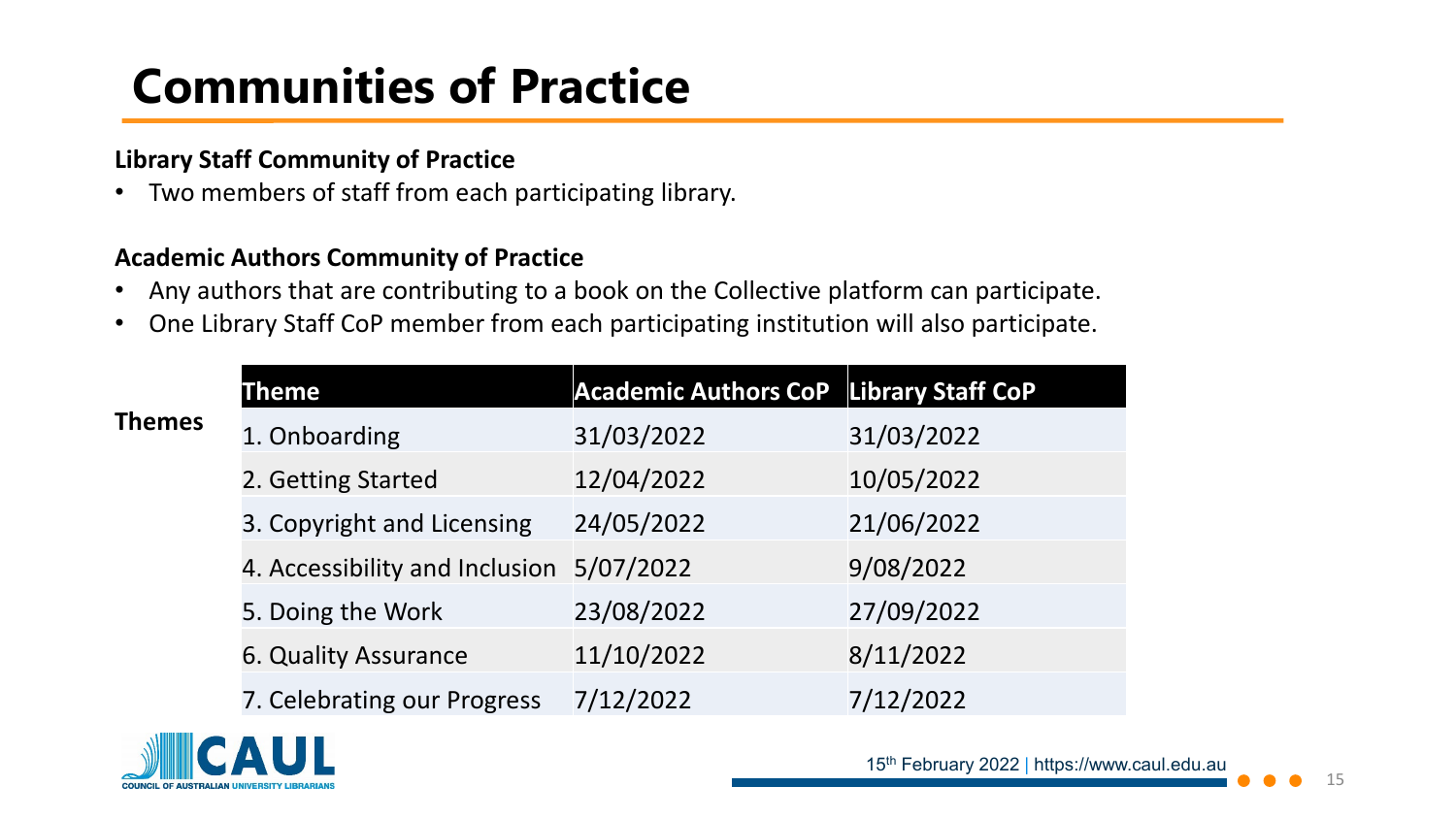### **Communities of Practice**

#### **Meetings**

- Each Community Practice will meet six times this year, approximately every 5 to 6 weeks.
- Each meeting will have a topic and may include a short presentation or some training in addition to open discussion on the topic.

#### **Asynchronous discussion**

- Discussions will also occur on the email lists and in Slack.
- To further foster community engagement around the themes, each theme will be assigned to project team members who will communicate and facilitate discussion via the email list and Slack.

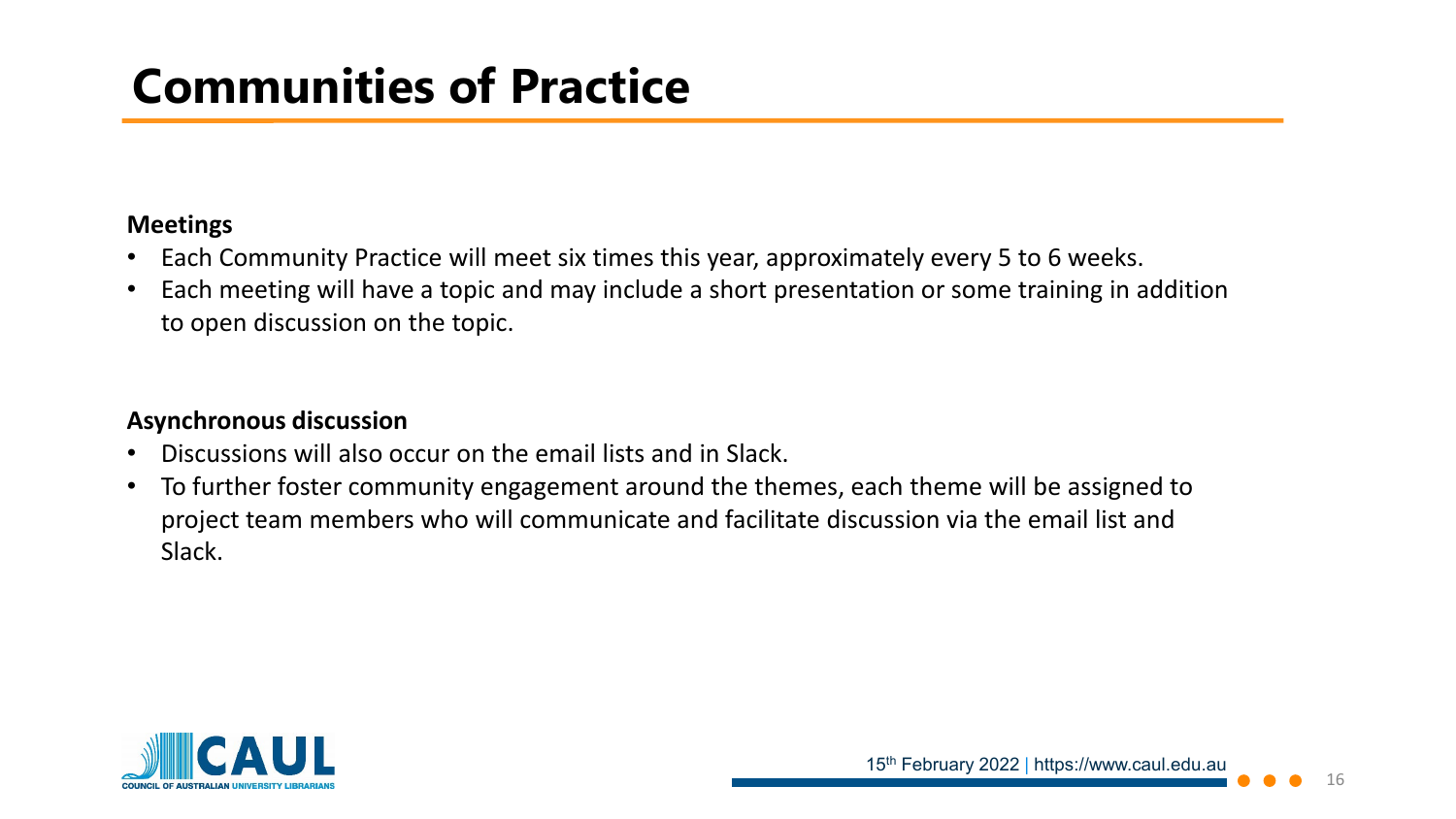#### **Capacity Building - OER Workflow**



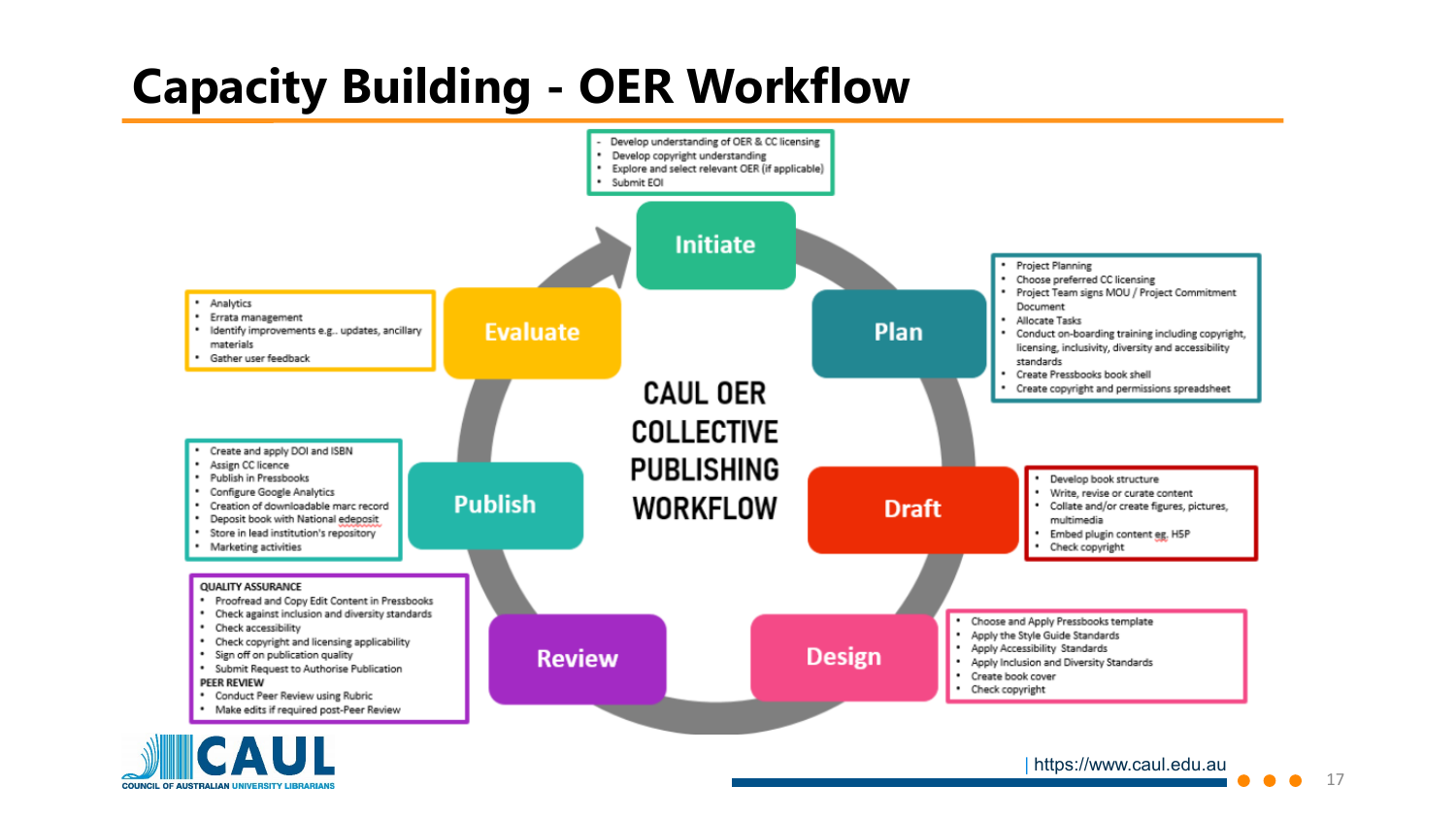### **Publishing Platform**

# **PB PRESSBOOKS**

- Funded by CAUL
- Network Administration
- Access
	- **Organised once confirmation that a** signed agreement has been returned to Pressbooks
- Training

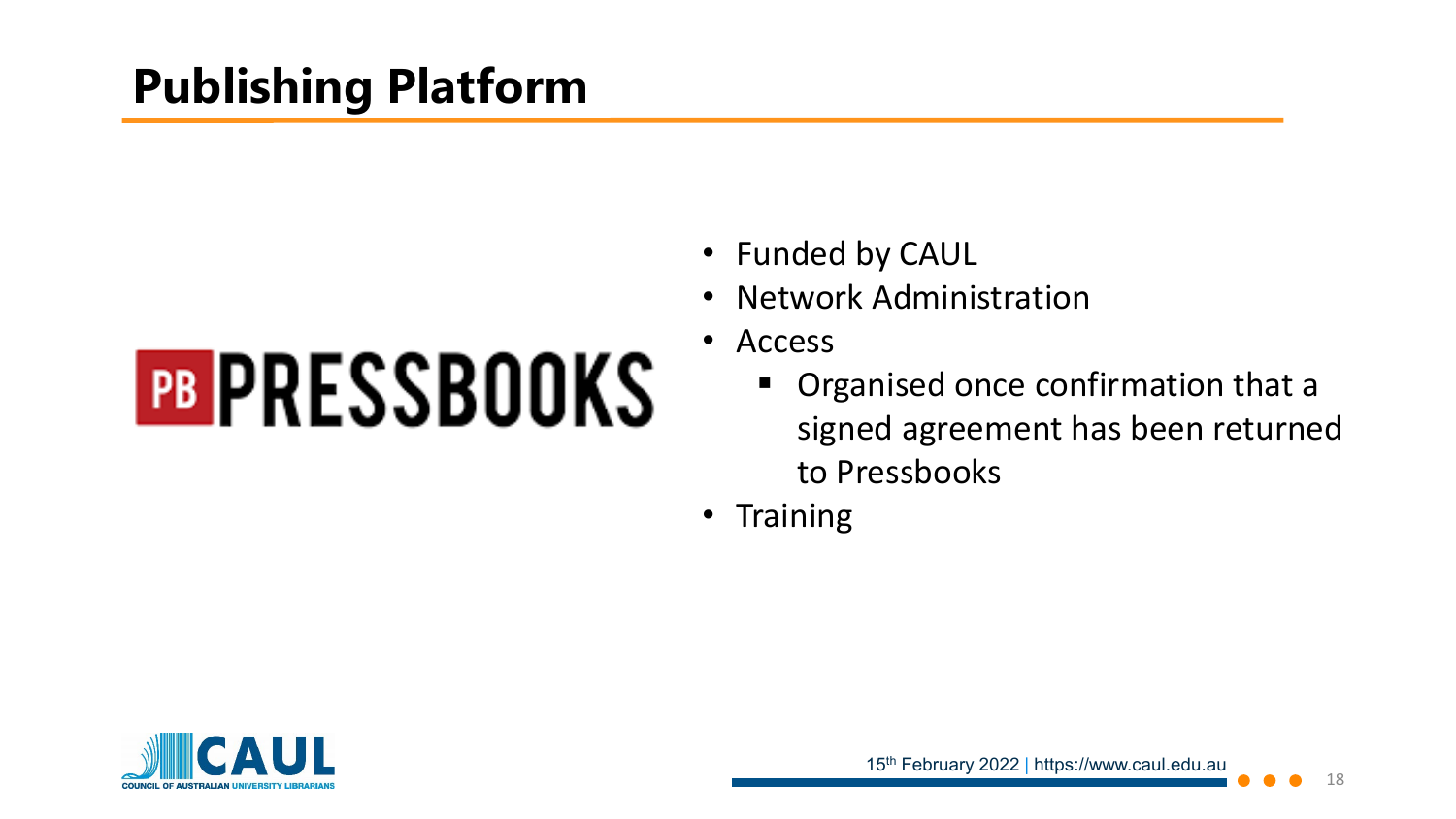### **Grants Program**

#### **DIY Textbook Author Grants**

For academic staff from participating institutions who are developing a textbook that will be published on the Collective platform.

- \$1000 per author and a maximum of two grants will be available for a single book.
- Call for applications:
	- 31 March
	- Close: 19 April
	- Announced: 5 May
- Offered in the following categories:
	- General
	- Indigenous authors
	- Early career researchers
	- Niche disciplines
- Grants will be offered on a competitive basis through a streamlined application process.
- Grants will be paid to the author's institution and may be used for any purpose (e.g. buy out of teaching, professional editing services).

#### **Collaborative Textbook Grants**

Only available for Drive tier participants

• Details to be confirmed

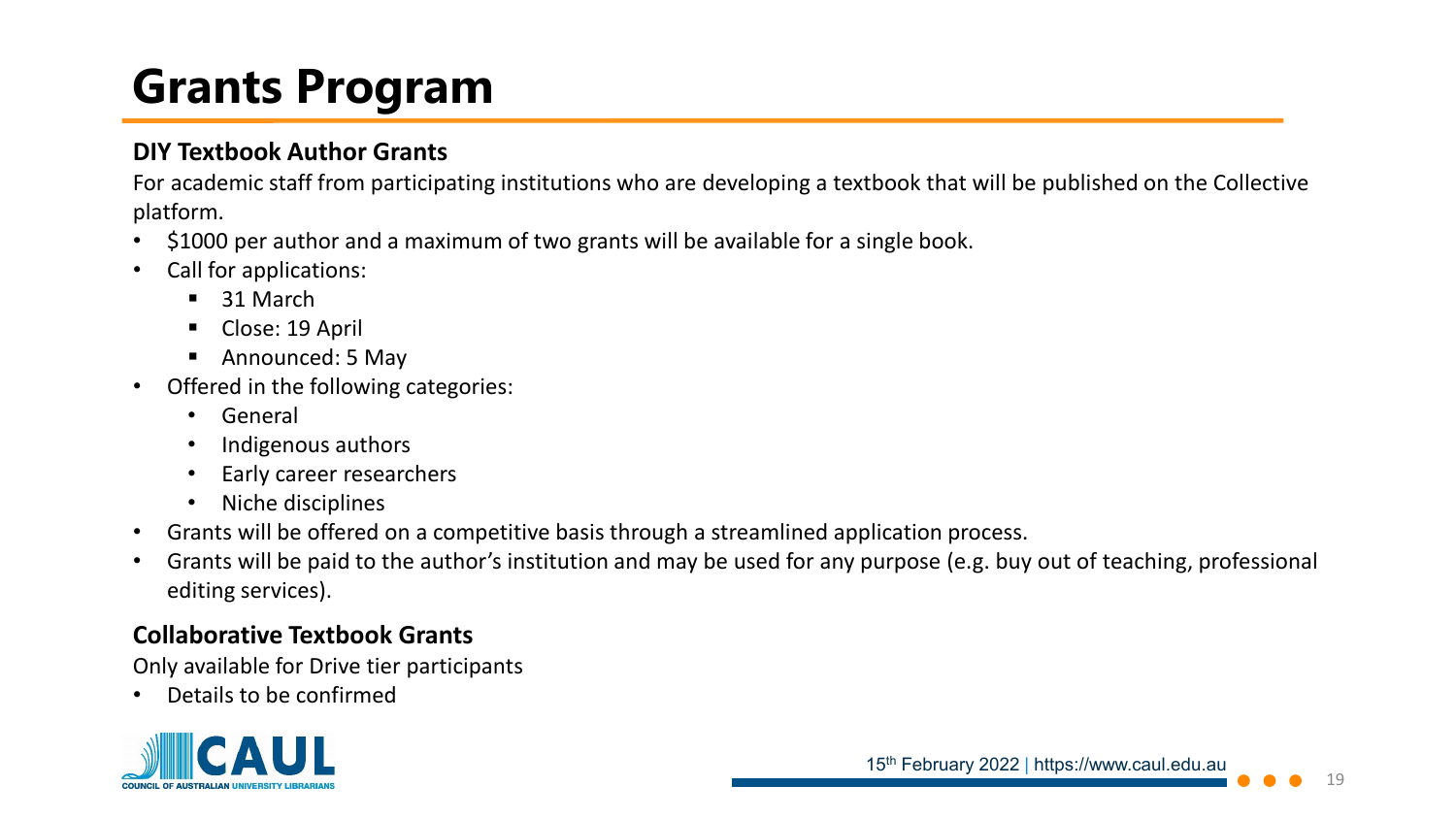#### **OER Collective Foundations**

- Community
- Capacity Building
- Publishing Platform
- Grants Program

*Enter one word to describe what excites you about the CAUL OER Collective.* 

> Join at slido.com #452 834



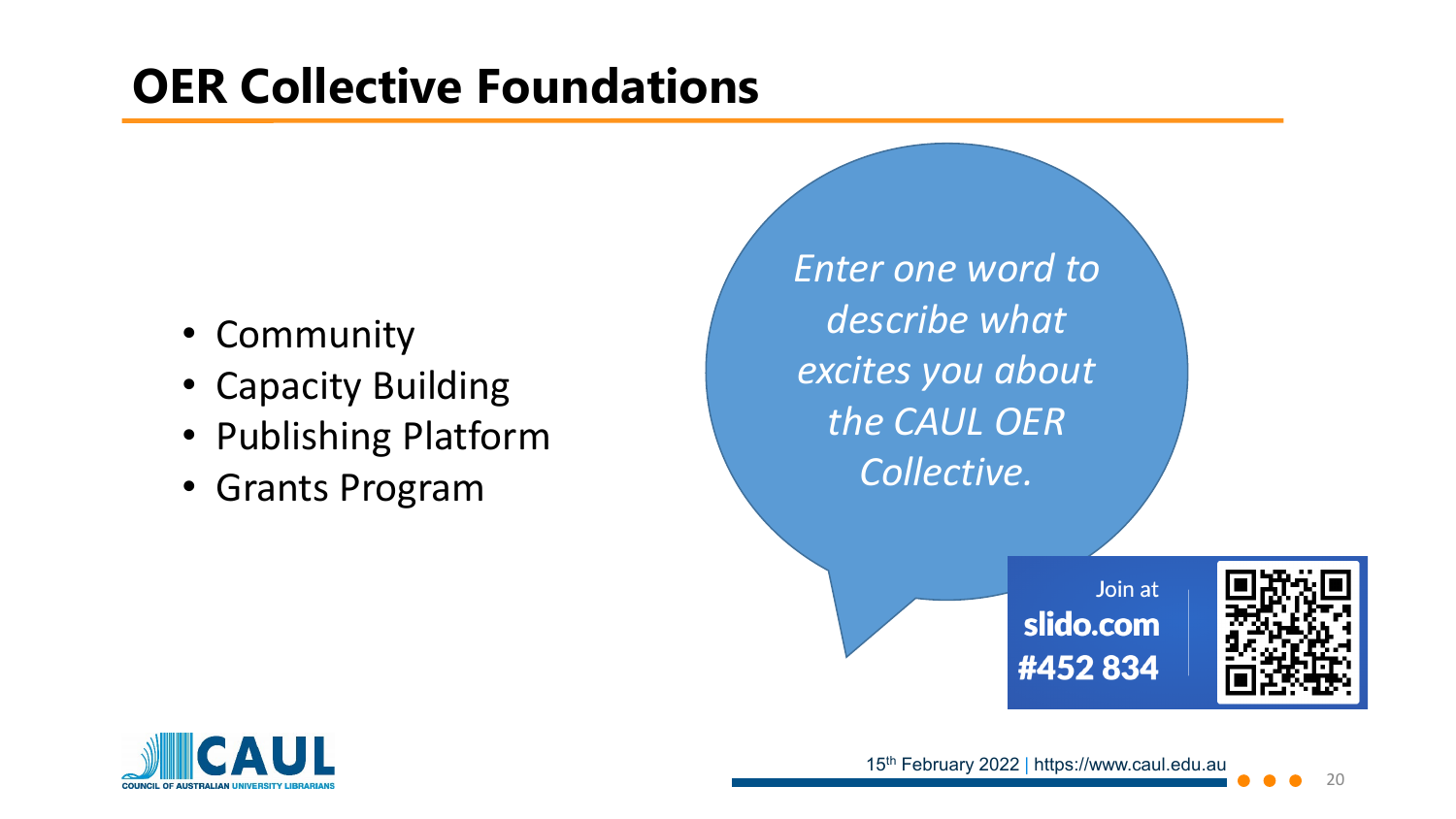#### **Questions**





15<sup>th</sup> February 2022 | https://www.caul.edu.au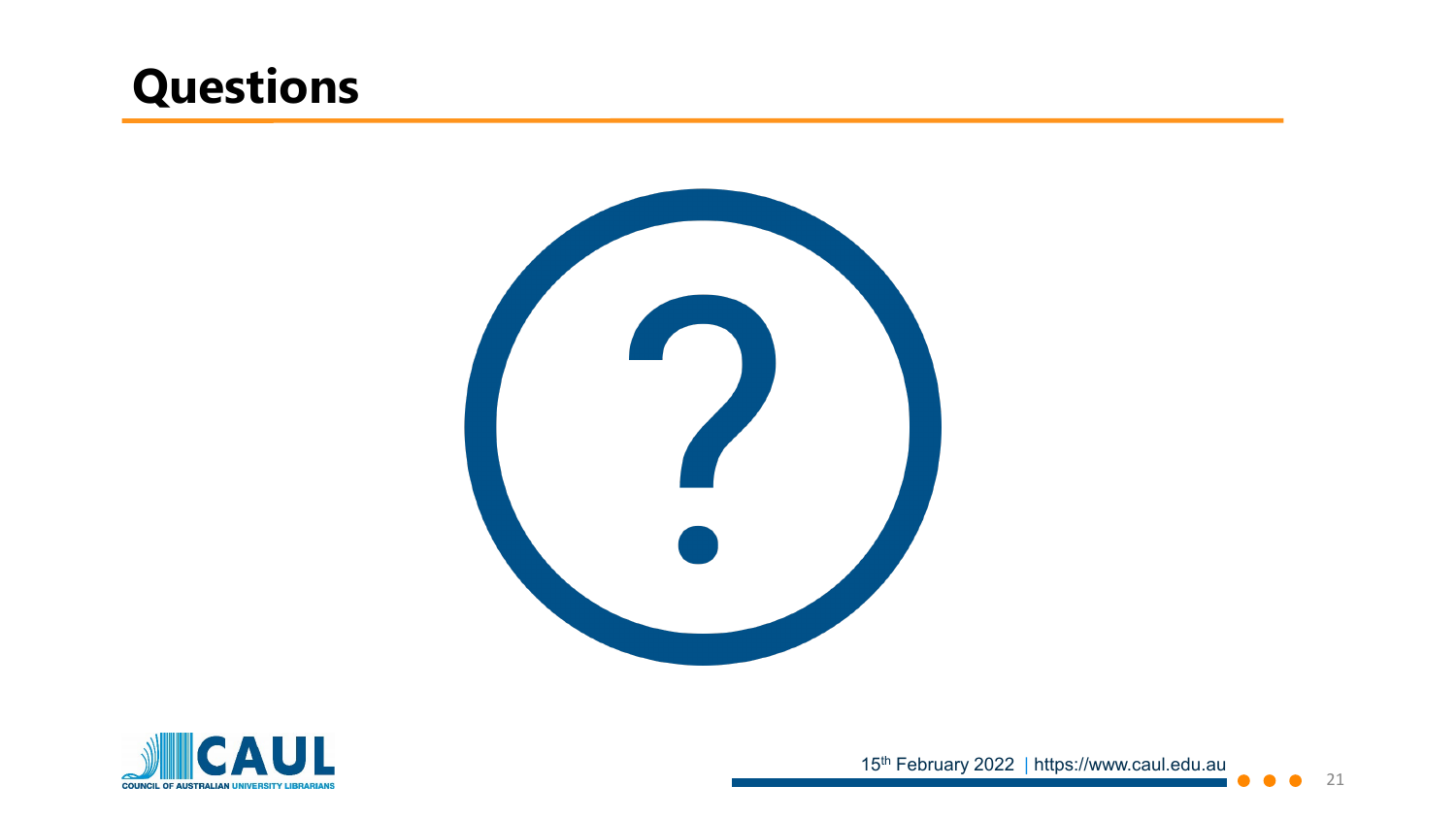#### Contact the CAUL National Office at  $-$  [caul@caul.edu.au](mailto:caul@caul.edu.au)